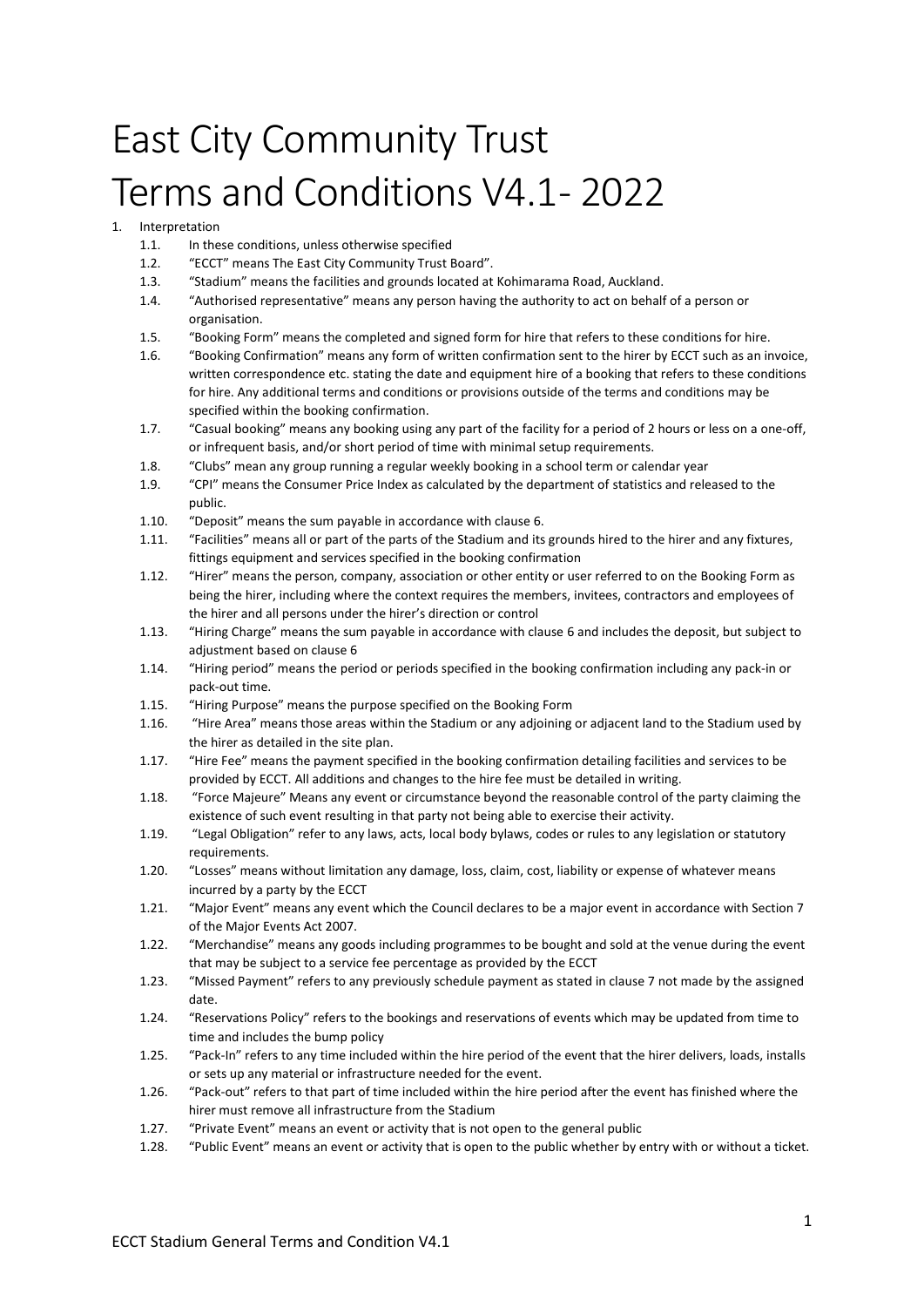- 1.29. "Services" relates to any requirement by or to the hirer for the provision of any materials or services by the Stadium which includes but is not limited to the supply of equipment, catering, technical support, parking, cleaning, supply of personnel and any other services provided.
- 1.30. "Stadium Representative" means any staff member, employee or contractor authorised to act on behalf of the ECCT
- 1.31. A reference to a person includes an organisation, club, partnership or body regardless of their status.
- 1.32. All references to monetary values are made in reference to NZ Dollars
- 1.33. "Site Plan" refers to a plan attached to the event run sheet that shows a map of the Stadium detailing the area for hire as well as common areas.
- 2. Agreement for Hire
	- 2.1. Subject to the payment of the hire fee by the hirer to ECCT as specified in the booking confirmation, ECCT will hire the facilities to the hirer for the hiring purposes during the hire period on the terms and conditions set out in this agreement.
	- 2.2. These terms and conditions together with the Booking Form and/or the booking confirmation constitute the entire agreement of the parties.
	- 2.3. ECCT reserves the right to refuse to hire any part or all of the Stadium without stating any reason for refusal
	- 2.4. ECCT reserves the right to cancel any booking at any time in accordance with the ECCT reservations policy including the bump policy.
- 3. Hire Period
	- 3.1. This agreement may refer to more than one event, where the hire period refers to more than one event, this agreement will operate for every event provided that ECCT may update or change the pricing in line with its polices.
	- 3.2. Any person, entity, organisation or contractor engaged by the hirer must operate within the hire period.
		- 3.2.1. ECCT may, at its discretion, charge an additional fee if the hirer's contractors require access before the Pack-in time or after the Pack-out time.
		- 3.2.2. ECCT may, at its discretion, charge the hirer a late exit fee of 10% of the full booking invoice/s if the hirer, their guests, vendors, or any other hirer affiliated individual/s leaves the facility after the hire period.
	- 3.3. Without limiting clause 3.1 deliveries before or after the hire period must be approved by the ECCT
	- 3.4. The term of this agreement runs from the date booking confirmation is sent by ECCT to the hirer until the earlier of the:
		- 3.4.1. End of the hire period; or
		- 3.4.2. Date the agreement is cancelled in accordance with all provisions contained within.
	- 3.5. The hirer may only use or access the hire area during the period specified within the hire period or unless otherwise agreed by ECCT.
- 4. Hiring Purpose
	- 4.1. The hirer will not use or permit any other person, organisation or user there for the hirer's event to use the whole or any part of the hire area for any other use other than for the agreed use.
	- 4.2. The hirer will pay any additional charges as determined by ECCT if any part of the venue or ECCT equipment other than what is specified in the booking confirmation is used by the hirer or for anything other than the agreed use.
	- 4.3. The hirer will cooperate with other occupiers, hirers or other users of the Stadium and will take all reasonable steps to avoid disruption or inconvenience to them without limiting any health and safety obligations.
	- 4.4. The hirer must ensure that the number of people in the Stadium does not exceed the maximum capacity of the Stadium. The hirer must take steps to ensure that they can accurately assess the capacity of the stadium and will be responsible for any fines, costs or expenses that are incurred by the ECCT if the capacity is exceeded
- 5. Preferred Supplier Agreement
	- 5.1. The ECCT reserves the right to appoint preferred suppliers in relation to the needs and services of the Stadium. If the hirer does not use the ECCT's preferred supplier, the ECCT reserves the right to appoint its preferred supplier to oversee any activities undertaken by the hirer to ensure that these meet the requirements of the ECCT. Any costs incurred by the ECCT in providing a preferred supplier shall be met by the hirer. The ECCT will notify the hirer of any preferred suppliers during the enquiry stage without limiting clause 5.2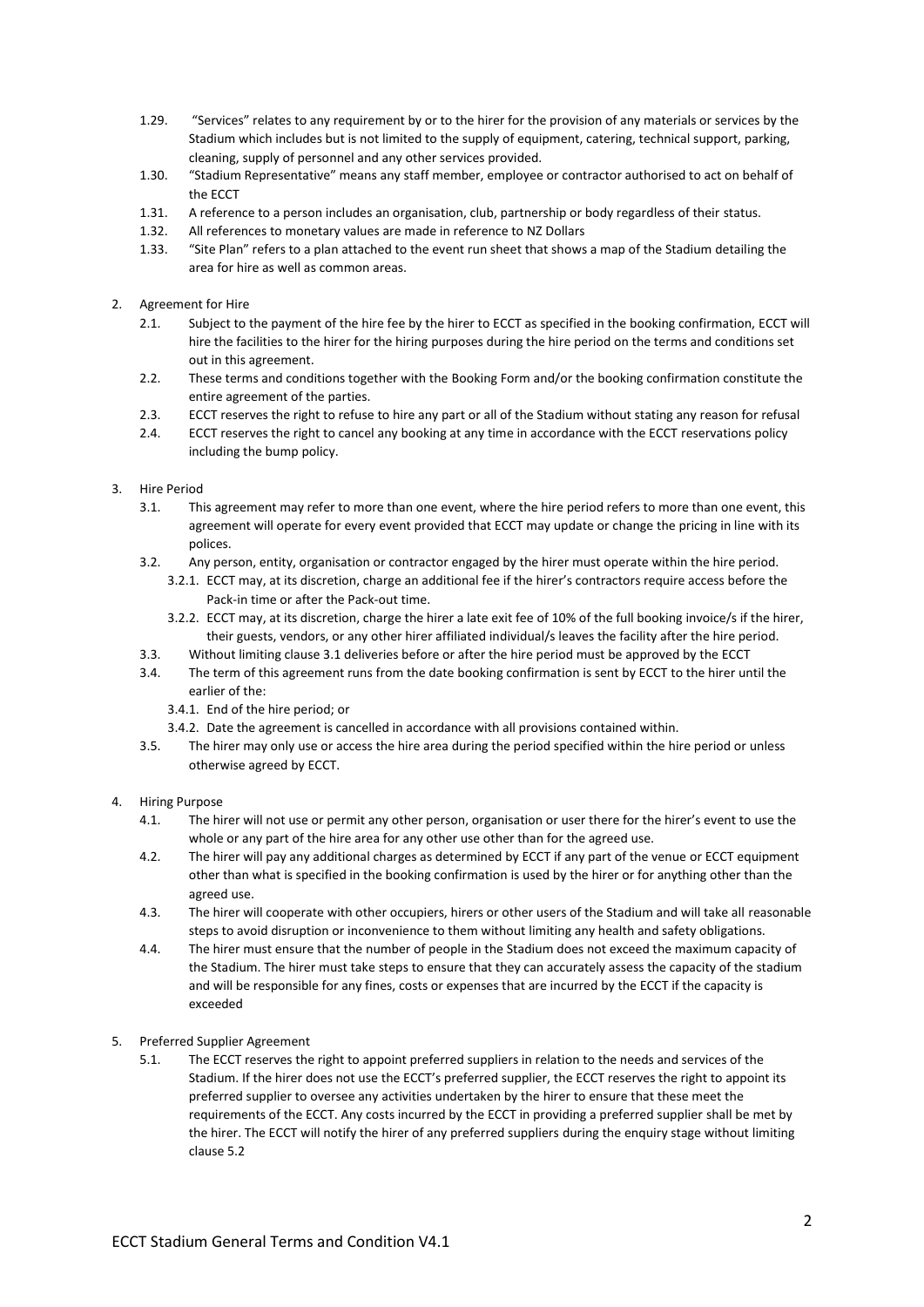- 5.2. Further to clause 5.1 the ECCT reserves the right to appoint at any stage security, additional security or the assistance of the New Zealand Police for the hire where any unexpected or identified risks are perceived by the ECCT to require supervision or measures to eliminate or prevent such risks or hazards. The cost of any security shall be met by the hirer.
- 5.3. The ECCT has tenants that use areas of the Stadium that are available for hire, such as the Fitness gym and the commercial kitchen. The ECCT tenants may depending on the purpose of hire, appoint a representative to oversee use of these areas. Any costs involved will be met by the hirer.
- 6. Hiring, Service and Bond Charges
	- 6.1. The hirer must pay ECCT all fees set out in the booking confirmation by the means specified, and on the dates payable. All payments including the deposit must be made in full. All amounts are subject to change where permitted by these terms and conditions. The hirer must pay any extra costs or expenses incurred by ECCT specifically relating to the hirer's event or events.
	- 6.2. The hire fee specified in the booking confirmation as specified in clause 2, 3 and 4 does not any additional facilities or services that become necessary as deemed by ECCT or the hirer during the ongoing planning of the event/s.
	- 6.3. Service or equipment costs specified in the booking confirmation are indicative at the time of enquiry and based on the information available at the time. If these costs are exceeded the hirer is required to pay the amount of excess to the ECCT.
	- 6.4. The hirer must also pay any further service charges as determined by the ECCT for costs that arise as a result of the event, such as but not limited to parking, cleaning or traffic management.
	- 6.5. If the hire fee is described as fixed in the booking confirmation subject to clause 3 and 4 of this agreement, the amount is the hire charge payable.
	- 6.6. If the hire fee is an estimate, the amount shown is the minimum hiring charge and may be subject to change as the ECCT's discretion dependant on any changes to clause 3 and 4 or the provision of services and equipment.
	- 6.7. The hiring charge may be set out differently or calculated other than as provided for in clause 6.4 and 6.5.
	- 6.8. The hire fee specified in the booking confirmation applies to the events occurring under this agreement. If the events occur over an annual threshold or one year, the ECCT reserves the right make changes to the rates of hire, services or equipment as part of the normal business planning process or on the anniversary of the first event.
	- 6.9. The deposit stipulated in the booking confirmation is non-refundable and is to be paid as per 6.11 and clause 7. The deposit will be applied towards the hiring charge except in the case of any cancellation whereby clause 8 will apply.
	- 6.10. ECCT may require a bond to be paid as set out in the booking confirmation, or as becomes necessary during the planning process.
		- 6.10.1.The bond will be applied towards the hire fee or fees in relation to services and equipment.
			- 6.10.2.If the bond is less than any excess fees, the hirer will pay the difference, if the bond is more than any excess fee then ECCT will refund it or part thereof within 20 business days of the pack-out date.
			- 6.10.3.The payment of the bond does not limit the liability of the hirer in any way.
	- 6.11. Payment options
		- 6.11.1.All fees may be payable by the means specified in this agreement:
			- 6.11.1.1.Cheque provided that the payment is made 10 business days in advance of the specified date in the booking confirmation.
			- 6.11.1.2.Direct Credit provided the payment quotes the booking reference or invoice number
			- 6.11.1.3.Credit card or eftpos provided that ECCT may add on the additional credit card surcharge to the hirer.
		- 6.11.2.If the hirer does not pay in accordance with clause 6.1 the hirer may be deemed to have cancelled the hiring under clause 8 and 9 of this agreement. ECCT will not be liable for any loss arising from such cancellation.
		- 6.11.3.ECCT reserves the right to apply a default interest of 2.5% on the full amount outstanding to the hirer per calendar month.
	- 6.12. The hirer will pay any debt collection costs, legal costs to ECCT for enforcement of its rights under this agreement.
	- 6.13. Equipment and or goods stored at the venue outside of the hire period may incur a storage fee.
		- 6.13.1.If after one calendar month from the pack-out of the event or activity any property of plant left by the hirer remains and storage fees are not agreed to, the ECCT reserves the right dispose of or sell any such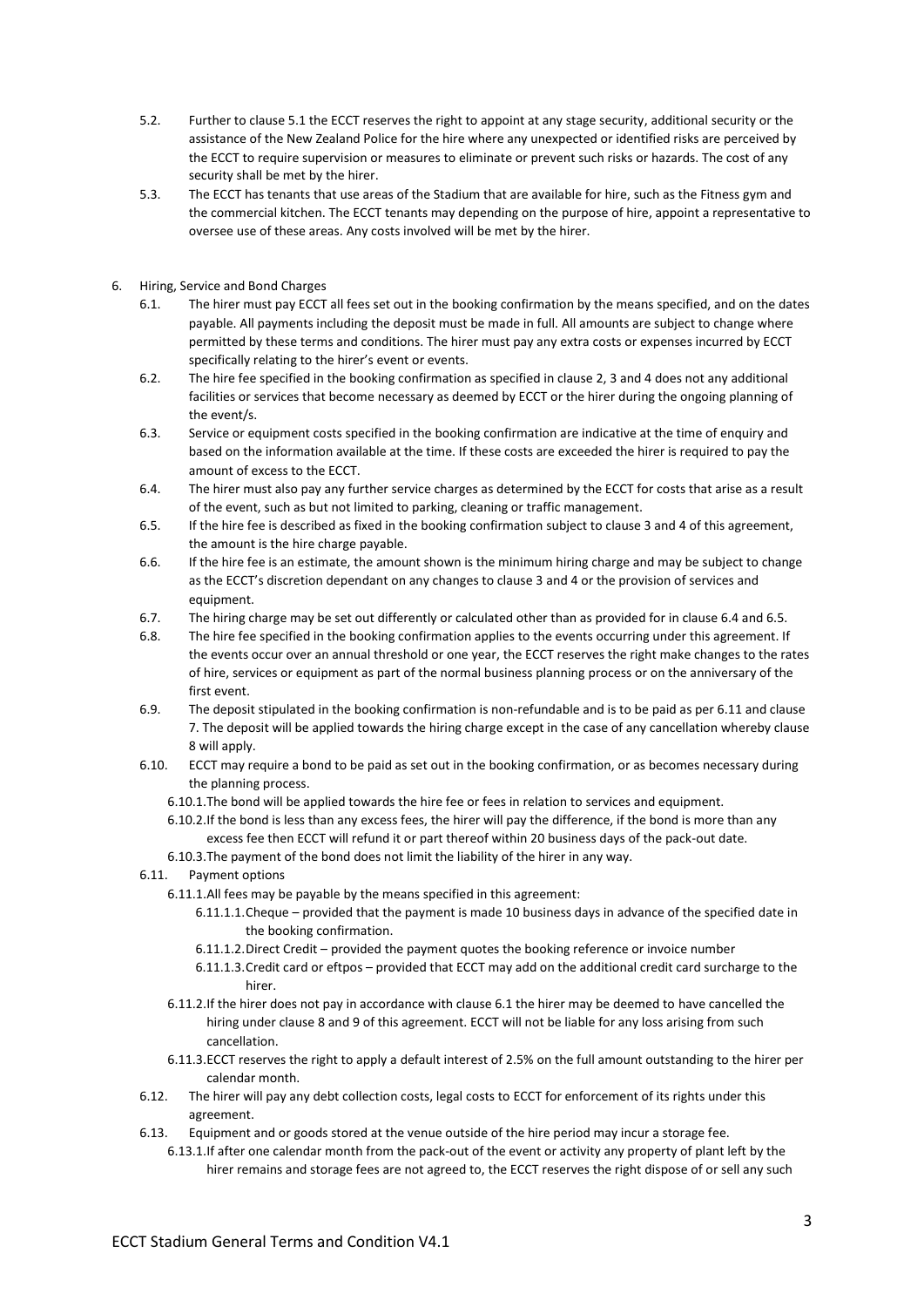property or plant and any monies from the sale may be used to defray any monies or balance owing to the **ECCT.** 

- 6.14. A service fee may be imposed subject to clause 11.7
- 6.15. The ECCT has exclusive rights to commercial cleaning and waste management of the Stadium. Depending on the size of the event or the activity the hirer will be on-charged any cleaning of the Stadium as specified in the booking confirmation.
- 6.16. Notwithstanding clause 6.15 if the ECCT believes any activity or event subject to clause 6.15 or not requires additional or extraordinary cleaning, these costs will be on-charged to the hirer.

### 7. Payment Schedule

- 7.1. Payments for bookings shall, unless stated otherwise in the booking confirmation, be as follows:
	- 7.1.1. For Events:
		- 7.1.1.1. In order to secure the booking, a 25% deposit of the hire fee is required within 7 days of receiving booking confirmation to secure the booking,
		- 7.1.1.2. 60 days before the event date, an additional 25% of the invoice must be paid
		- 7.1.1.3. 21 days before the event date, full payment is required
		- 7.1.2. Clubs Payment will be made in advance of the following month's bookings
		- 7.1.3. Casual booking full payment is required in the earliest option of either:
			- 7.1.3.1. Within 10 days of receiving booking confirmation to secure the booking, or
			- 7.1.3.2. Prior to access to the hire area being given to the hirer.

## 8. Cancellation

- 8.1. Once a booking is confirmed or if the payment schedule timeframe is sooner and the event is subsequently cancelled by the hirer, the following charges apply
	- 8.1.1. Where the hirer gives more than 3 months' notice of cancellation, the hirer will get a full refund, less any administrative costs ECCT may incur (minimum 5% of the total invoice).
	- 8.1.2. Where the hirer gives less than 3 months' notice of cancellation, the hirer will forfeit 25% of their deposit.
	- 8.1.3. Where the hirer gives less than 2 months' notice of cancellation, the hirer will forfeit the entire deposit.
	- 8.1.4. Where the hirer gives less than 21 days' notice of cancellation, the hirer will be liable to pay the full hire fee.
	- 8.1.5. Where the hirer gives less than 3 days' notice of cancellation. The hirer will be liable to pay the full hire fee and estimated service charges including but not limited to the provision of staffing and any consumables or materials relating specifically to the event.
- 8.2. Any cancellation of the hiring by the hirer shall be affected by the hirer giving ECCT notice in writing of cancellation to the administrator, or stadium representative liaising with the client.

#### 9. Termination

- 9.1. ECCT may immediately terminate this agreement in part or whole without notice to the hirer.
- 9.2. In addition to clause 9.1 and 9.3 the hirer acknowledges that the Stadium is an Emergency Welfare Centre for Civil Defence purposes and in the event a Civil Defence emergency occurs, the venue in whole or part may be required for use without notice at any time prior to or during the event. The hirer accepts that in the event of a Civil Defence emergency they will vacate the venue immediately unless otherwise instructed to do so by ECCT without any compensation.
- 9.3. In addition to its rights under clause 9.1 ECCT may cancel the hiring if in ECCT's opinion:
	- 9.3.1. The facility will be unfit for use during the hire period; or
	- 9.3.2. The facilities may be damaged by use for the hiring purpose: or
	- 9.3.3. The facilities may be damaged as a result of forecast or actual weather conditions that would result in serious damage or contribute a hazard; or
	- 9.3.4. The facilities may be damaged as a result of Force Majeure; or
	- 9.3.5. The facilities become inaccessible for the required date and use due to Civil Defence or New Zealand pandemic restrictions; or
	- 9.3.6. The hirer has failed to comply with these conditions or cannot remedy a breach of these conditions within a reasonable time as determined by the ECCT at its sole discretion: or
	- 9.3.7. If the hire of the venue proceeds, the ECCT may be in breach of any legal duty or obligation, whether actual or potential, directly or indirectly arising from the undertaking of the hiring purpose; or
	- 9.3.8. Under clause 6.11.2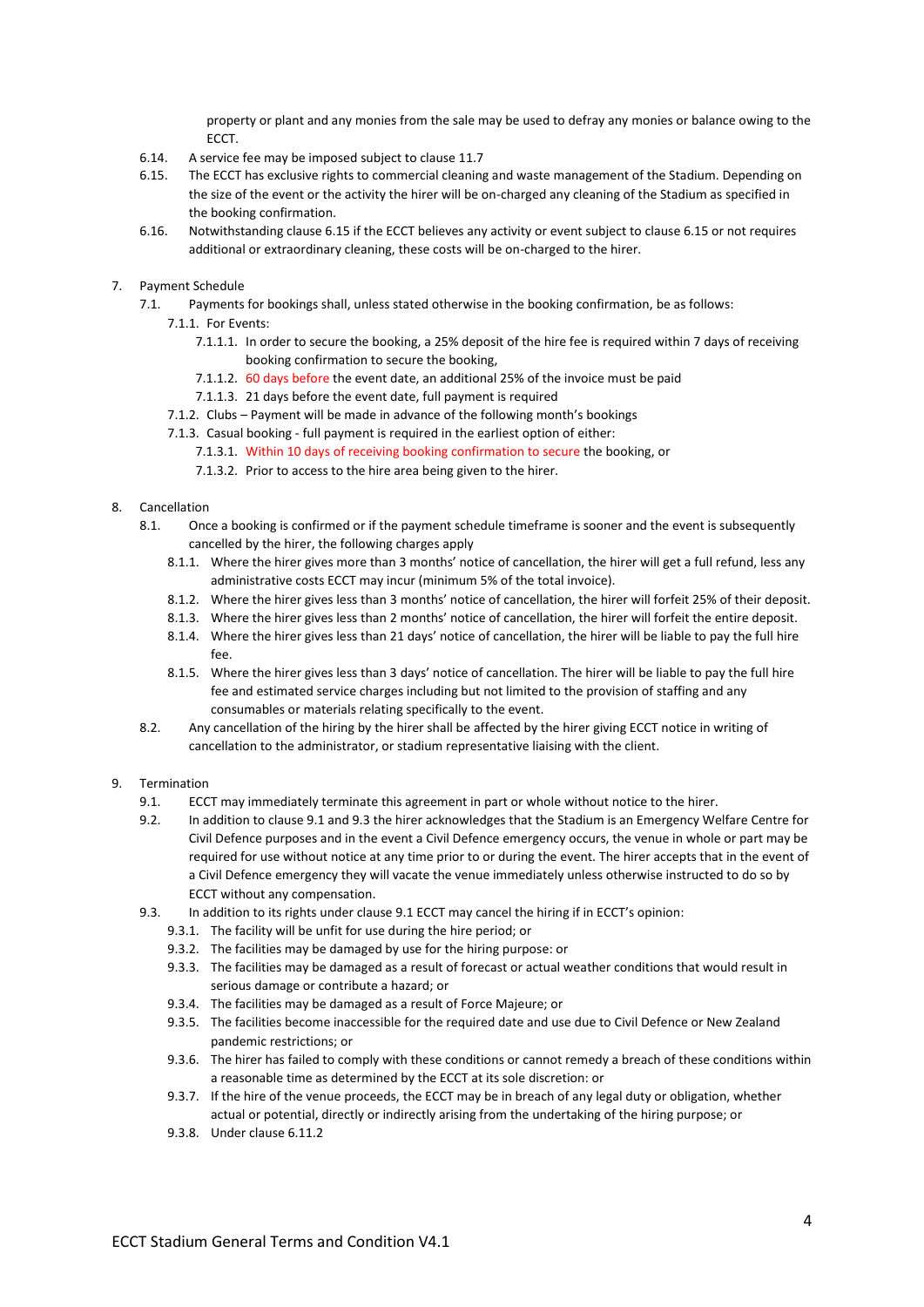- 9.3.9. The hirer enters into any arrangement or assignment with its creditors or becomes unable to pay debts as they fall due or if an order of bankruptcy is declared or as a hiring company applies, is required to or is resolved liquidation; or
- 9.3.10. The ECCT reserves the right at its discretion to either terminate the event or use reasonable endeavours to move the event to an alternative date or location should the Stadium be required for a Major Event. Where clause 8.3.8 applies, the ECCT is not liable to pay for any loss, compensation or otherwise, but any payments made by the hirer will be:
	- 9.3.10.1.Applied towards the cost of the event on an alternative date; or
	- 9.3.10.2.Refunded to the hirer if the event is cancelled.
- 9.4. The ECCT will not be liable in any circumstances for any loss, damages, claims or costs directly or indirectly arising out of cancellations or terminations under this agreement.
- 9.5. Where the ECCT invokes clause 8 of this agreement, the ECCT will refund any deposit after any costs associated with the termination of this agreement have been offset.
- 9.6. Termination of this agreement does not waive any liability of the hirer to pay any fees under this agreement.
- 10. Hirer's Obligations
	- 10.1. The hirer will:
		- 10.1.1.Ensure that the use of the venue and those persons for who the hirer is responsible comply with the terms and conditions of this agreement; and
		- 10.1.2.Ensure that only persons subject to the responsibility and control of the hirer are given access to the hire area.
		- 10.1.3.Obtain all and any necessary permits relating to the purpose of the event; and
		- 10.1.4.Comply with all requests of the ECCT and any emergency services; and
		- 10.1.5.Pay any further charges as determined by the ECCT if:
			- 10.1.5.1. Any part of the Stadium other than specified in the hire area are used by the hirer.
		- 10.1.5.2. The facilities are used outside of the hire period.
		- 10.1.6.Where the hirer is not hiring the whole venue, leave any shared facilities such as changing rooms or toilets and showers in a reasonably clean and tidy condition.
		- 10.1.7.Ensure that any user of the stadium courts or floor wear the appropriate non-marking footwear.
		- 10.1.8.Permit the Stadium staff or representatives to enter the facilities at any time without charge.
		- 10.1.9.Ensure that no illegal activity is undertaken.
		- 10.1.10. Provide the ECCT with a maximum number of 1% complementary house seats for any event if and when required agreed within the conditions of hire.
		- 10.1.11. Warrant the ECCT that no form of inducement has or will be directly or indirectly be provided to any staff member or representative of the Stadium and or the ECCT.
		- 10.1.12. Promptly notify the ECCT or Stadium representative of any incident which occurs or any defect in the Stadium of which the hirer becomes aware.
		- 10.1.13. Ensure all guests, staff and contractors leave at the assigned time. Failure to do so may incur a 10% late exit charge on the total invoice of the booking plus any additional staff and service charges accrued due to the delay. This may be charged after the event or deducted from the bond if applicable.
	- 10.2. The hirer will not in or adjacent to the venue without approval in writing from the ECCT:
		- 10.2.1.Use the facilities for any other purpose other than the hiring purpose
		- 10.2.2.Hawk, sell, dispose of or supply any goods or services whatsoever
		- 10.2.3.Bring or permit to bring into the Stadium any animal except registered guide, hearing, accessible or emergency services dogs.
		- 10.2.4.Bring into the Stadium or grounds any firearms, explosive, flammable liquids or other hazardous or dangerous substances including dry ice, smoke machines, fireworks or pyrotechnics. Nor any heavy plant, machinery or other equipment that may cause damage or injury to property or persons. Notwithstanding any approval granted by the ECCT, the hirer will indemnify the ECCT to the fullest extent permitted by the law in respect of any liability or expense incurred as a result of such damage or injury.
		- 10.2.5.Rehire the facilities.
		- 10.2.6.Alter, remove or move any fixture, fitting or furnishing of the Stadium
		- 10.2.7.Take any collection
		- 10.2.8.Conduct a game of chance, mixed chance or skill, sweepstake or lottery or bet or permit to bet or wager.
		- 10.2.9.Erect any hut, stall, marquee so similar structure contrary to any conditions agreed by the ECCT.
		- 10.2.10. Bring or permit to bring any confetti.
		- 10.2.11. Apply or permit to apply or bring in any chalk, resin, oil, talcum powder or any other substance to the Stadium floor or walls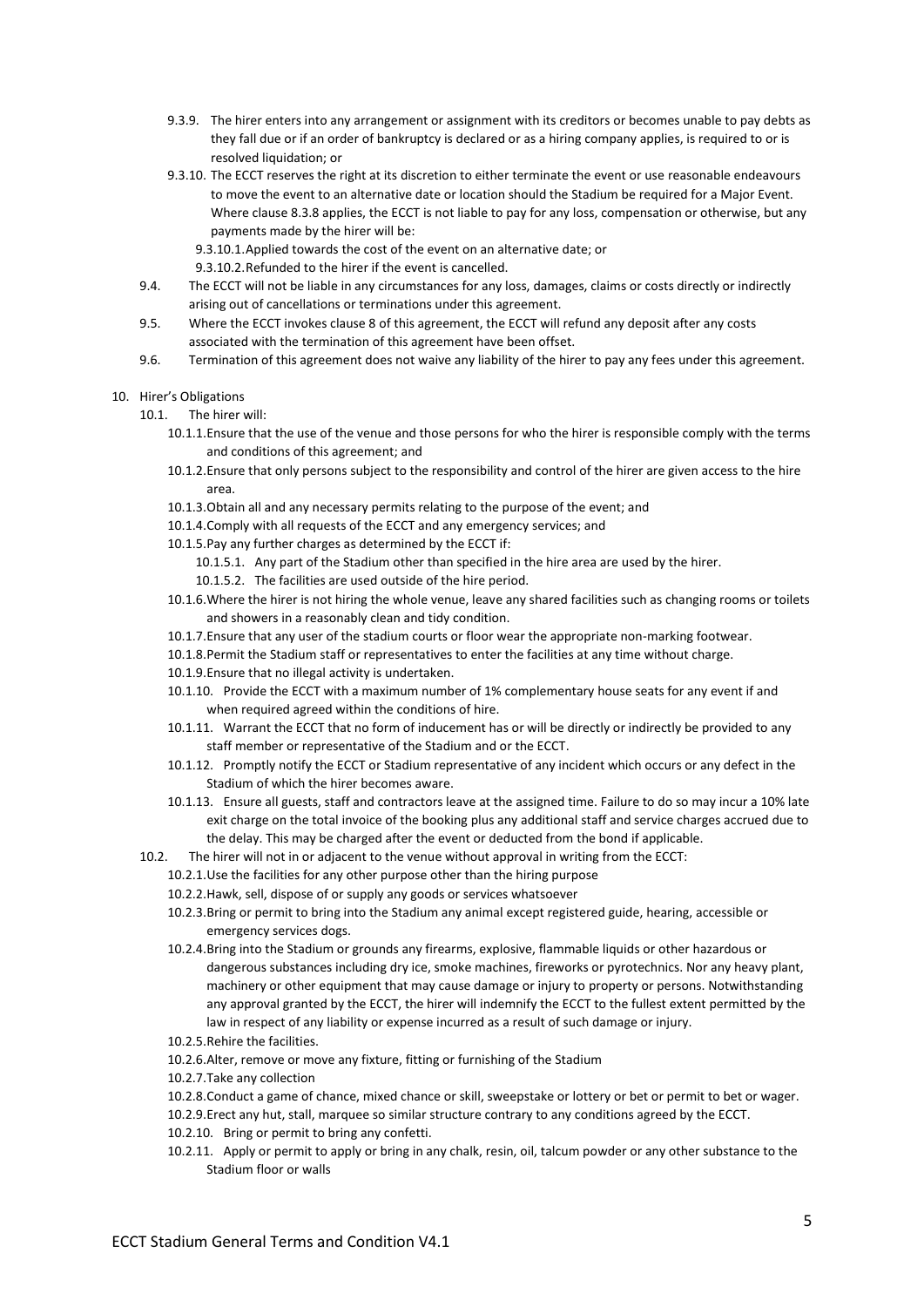- 10.2.12. Fix or exhibit any sign, notice or advertisement in or upon any part of the Stadium without the approval of the Stadium Representative. Any damage as a result of any fixing of signs, posters or any other material will be met solely at the cost of the hirer.
- 10.2.13. Ensure that all contractors and anyone responsible to the hirer sign into the reception area during pack in or prior to the event, or the hire has provided ECCT with a written list and contact details of any such individuals.
- 11. Use of the Venue
	- 11.1. Use of the venue by the hirer is at the hirer's own risk in all cases
	- 11.2. The hirer agrees that they are satisfied that the facilities are fit for the hiring purpose and acknowledges that the ECCT does not warrant that the facilities are fit for the hiring purpose
	- 11.3. The hirer agrees to pay the ECCT on demand any cost of repairing or making good any damage to the Stadium and the cost of replacing any equipment lost or destroyed out of or incidental to the hiring.
	- 11.4. The ECCT and Stadium staff or representatives will not under any circumstances be responsible to the hirer or any other person for damage to, loss, theft, removal of any property brought or left by any person including the hirer. The hirer indemnifies the ECCT in respect to any such, damage, loss, theft or removal.
	- 11.5. The hirer will not make nor allow any alterations or additions to any part of the venue or install any electrical or mechanical device without first obtaining the approval of the ECCT.
	- 11.6. Not limiting clause 10.5 should any damage occur by any means contained or outside of this clause as a result of any alternations or decorations, this will be repaired by the ECCT's contractor at the hirer's cost in addition to any other money payable under these conditions.
	- 11.7. The hirer must ensure that any equipment used during the hire period is returned to the place it was found at the commencement of the hire period. If any equipment is not returned the ECCT may charge the hirer a service cost for the labour to move the equipment, and a hire fee for the equipment use if one has not been applied.
	- 11.8. The hire area must be reinstated by the hirer at its sole cost to at least the condition it was in immediately before the hire period. All reinstatement must be completed within the hire period after which time the ECCT reserves the right to complete reinstatement on the hirer's behalf and at the hirer's cost.
	- 11.9. Any electrical devices used at the Venue must comply with the appropriate standards. The hirer will indemnify the ECCT against any loses which occur as a result of the use of electrical equipment that does not meet the terms and conditions or the appropriate standards
	- 11.10. The hirer agrees not to use any images by themselves or contained within any publication or material unless approved by the ECCT and to show such images accurately and without abbreviation.
	- 11.11. The ECCT agrees to act reasonably when asked for its approval in relation to any matter raised in regard to clause 10.10 and to treat confidential any material given for approval.
	- 11.12. The hirer and any person the hirer is responsible for will not infringe upon or breach any copyright. The hirer will obtain and comply with any licencing or permits required from any holder or owner of the copyright.
	- 11.13. The hirer will notify the ECCT of any audio, visual, filming or broadcasting of the event. The ECCT may impose conditions that are incidental to this clause.
	- 11.14. The ECCT will not be responsible for any consequences or breach of privacy or infringement of intellectual property contemplated as a result of clause 10.13
	- 11.15. The hirer will indemnify the ECCT against any losses or expenses either directly or indirectly related to clauses 10.12 and 10.13
	- 11.16. The hirer will not make any announcements, statements or publicity related to this agreement, the Stadium or the Stadium and the ECCT's staff, contractors, service providers or contractors except in form acceptable or approved by the ECCT or as required by law.
	- 11.17. The hirer must seek approval from the ECCT prior to any communication with the neighbours of the Stadium. The ECCT reserves the right to make those communications on behalf of the hirer.
	- 11.18. The ECCT may use from time to time media of an event for use on its website to promote the event or to use as promotion for other ECCT related purposes.
	- 11.19. For all public events, the ECCT will manage on-site parking at the Venue or on any adjacent site
		- 11.19.1. The ECCT may charge a fee for public parking on-site and the ECCT will retain as its revenue all fees charged.
			- 11.19.2. Event staff may park for free upon presentation of the correct accreditation.
			- 11.19.3. If the ECCT does not charge a fee for parking or the cost of parking exceeds the revenue received from a fee then the ECCT will charge the cost or balance of the cost to the hirer.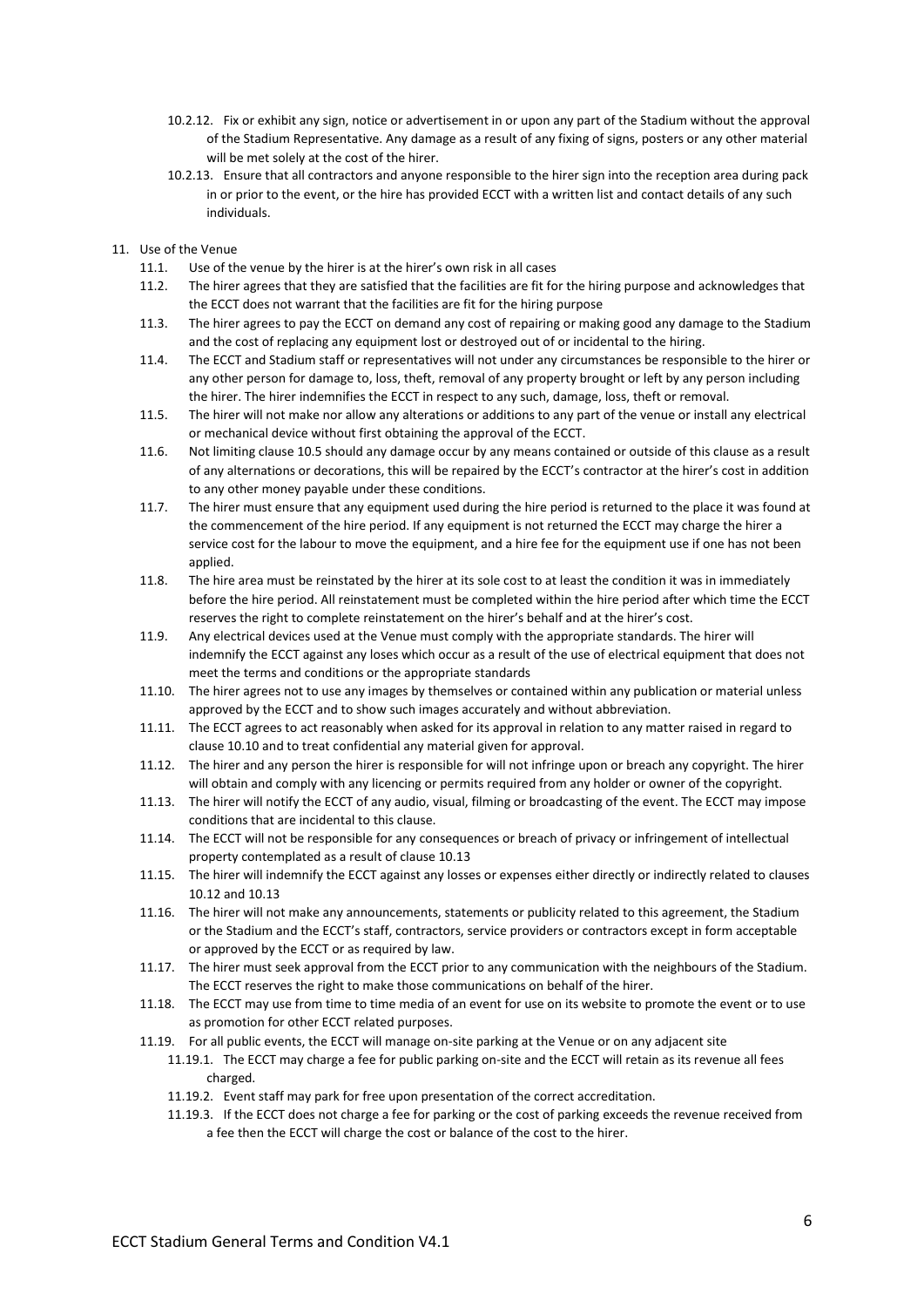- 11.20. For private events, the ECCT may choose whether it manages the parking on-site dependant on expected visitation or whether the hirer will be responsible for parking. If the hirer is responsible for parking it must follow the direction and any policies or guidelines from the ECCT.
- 11.21. Parking for any event or activity will be in accordance with the ECCT's policies and plans for parking including the provision of reserved spaces, access for emergency vehicles and the blocking of entry or exit routes.
- 11.22. The hirer acknowledges that the ECCT will not be liable for any damage, theft or loss incurred by the hirer or any individual from parking in, adjacent or associated with the event.
- 11.23. The hirer acknowledges that non-compliance of the ECCT's parking plans or designated reserved spaces may result in an individual's vehicles being towed at their own expense.
	- 11.23.1. The ECCT will commit to the hirer that any towing company used will be an established company under the companies act and where possible will be the same company used by the local council.
	- 11.23.2. Where a vehicle has been removed, the ECCT will not be liable for any damage loss or theft as a result of the vehicle removal.
- 12. Health and Safety and Legal Requirements
	- 12.1. The Stadium is strictly a "No Smoking Venue" The hirer must strictly enforce and adhere to this policy and the requirements of the Smoke Free Environment Act 1990 and Smoke Free Amendments Act 2003 and any further statutory amendments or legislations subsequent to this.
		- 12.1.1.Where a designated outdoor smoking area is required as part of the event or for event staff, the hirer must see the approval of the ECCT so that an area or areas can be specified during the event planning stage. Any cost associated with the provision of providing a smoking area must be met by the hirer.
		- 12.1.2.Any post event clean-up of a designated smoking area will be considered an extraordinary clean as specified in clause 6.16
	- 12.2. The hirer will ensure that it and every person working or otherwise at any time during or outside of the hire period acts in accordance with and at all times complies with the applicable New Zealand law, bylaws, regulations, codes, standards, liquor licensing; and
		- 12.2.1.The Stadiums policies and procedures regarding Health and Safety, building security and access, evacuation procedures and all policies contained or outside of these terms and conditions; and
		- 12.2.2.All of the ECCT's directions
		- 12.2.3.All obligations and duties under the Health and Safety in Employment Act 1992 and or the Health and Safety at Work Act 2015
		- 12.2.4.Without limiting anything else in these terms and conditions, the hirer where specified in the letter of hire will submit a detailed health and safety plan for the event that is acceptable to the ECCT as soon after the hire agreement takes place and not less than one week prior to pack-in. The hirer acknowledges and agrees that it or any person relating to the event may be refused access to the Venue until such time as this has been completed.
		- 12.2.5.Notify the Stadium Representative immediately of any hazards, incidents, injury, illness or accident it becomes aware of.
		- 12.2.6.Provide assistance with any health and safety review, investigation or emergency incident procedure.
	- 12.3. The hirer must submit details of any temporary floor mounted structures, including stages, seating tiers, platforms, partitioning and including local authority requirements where applicable
	- 12.4. Submit details of all loadings suspended from the existing Stadium roof structure in accordance with ECCT maximum venue loads and where applicable liaise with ECCT's nominated engineer prior to pack-in and ensure that the hirer or any of the hirer's contractors, sub-contractor or the responsibility of the hirer comply with:
		- 12.4.1.All regulatory, statutory, codes of practice and guidelines and any guidelines or codes or codes of practice in relation to but not limited to
			- 12.4.1.1.The Theatre and entertainment industry and;
			- 12.4.1.2.Load-Lifting rigging and;
			- 12.4.1.3.Use of scaffolding and;
			- 12.4.1.4.Prevention of falls.
			- 12.4.1.5.Copyright laws
	- 12.5. The hirer acknowledges that non-compliance with the terms and conditions could result in roof failure.
	- 12.6. Without limiting anything else in these terms and conditions, the hirer at their sole cost will;
		- 12.6.1.Run the event in the spirit of best practice
		- 12.6.2.Ensure that any and all industry standards are adhered to
		- 12.6.3.Comply with all local government legislation or bylaws for noise during the hire period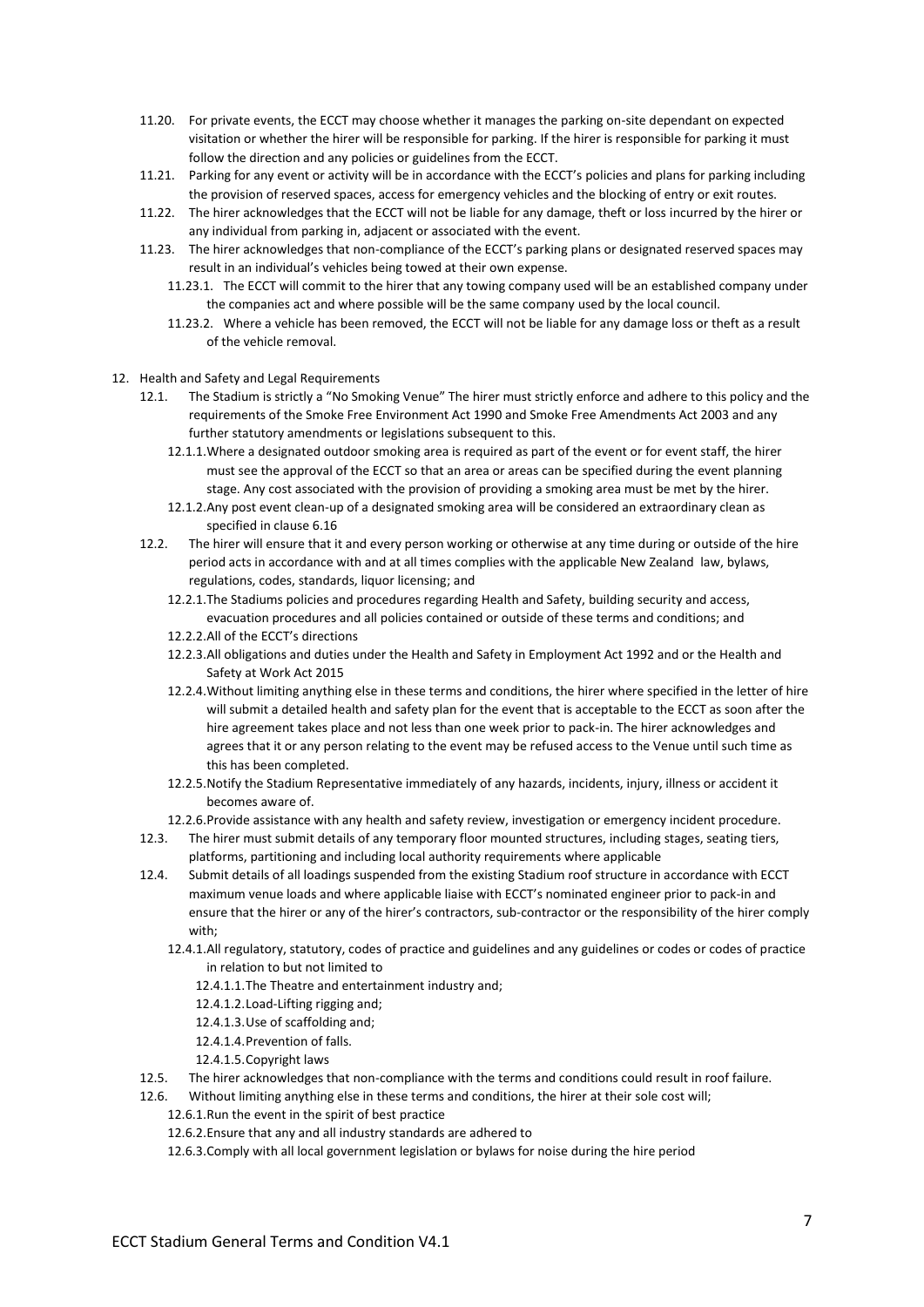- 12.6.4.Comply with all relevant hygiene and care requirements for people, including those with special needs and animals.
- 12.6.5.Comply with all fire evacuation policies
- 12.7. Copies of all permits, licences or consents must be provided to the ECCT prior to the hire period.
- 13. Access Admission and Removal
	- 13.1. The ECCT or its representatives and staff are entitled to enter the Venue at any time every part of the Venue with or without notice for any purpose relating to the ECCT's business or activities.
		- 13.1.1. The ECCT or its representatives without limiting clause 9.1.10 will not attend the event as patrons
		- 13.1.2. The ECCT or its staff will use their own identification pass or the hirer may choose to provide free of charge the relevant event passes or accreditation for the ECCT staff.
	- 13.2. The ECCT, its staff or representative have the right at any time to refuse entry to or remove any individual from the Stadium. This may include but is not limited to;
		- 13.2.1.A person who impedes or impacts the enjoyment of other people around the venue or present a hazard.
		- 13.2.2.A person who is likely or could cause damage to the Venue or Stadium
		- 13.2.3.The person who is intoxicated as a result of alcohol or illegal substances, other substance abuse, violent, aggressive or threatening.
		- 13.2.4.Is in breach of these terms and conditions or any other law, legislation, codes, or ECCT policies and guidelines
	- 13.3. The ECCT may choose to invoke clause 13 if a person who has been refused entry or fails to leave as directed.
	- 13.4. The hirer will ensure that all gate and security staff are aware of the relevant passes or accreditation and will arrange for the appropriate free entry.
- 14. Closure of Facilities
	- 14.1. The ECCT may close the Venue, Hire area, the Stadium and or the grounds around the Stadium if; 14.1.1.It is required to ensure the safety of those present or;
		- 14.1.2.A person who has been directed to leave as per clause 12.2 fails to do so
	- 14.2. If the ECCT closes the venue as a result of clause 13.1
		- 14.2.1.Any charges or costs payable by the hirer will be determined at the sole discretion of the ECCT 14.2.2.Any hiring fee or costs paid will not be refunded
		- 14.2.3.The ECCT will not be liable for any loss, damage, or costs sustained by the hirer or any other person including claims made against or through the hirer as a result of the closure.
- 15. Signage and Sponsorship
	- 15.1. The hirer must agree to discuss any sponsorship arrangements or requirements with the ECCT prior to the hire of the event.
	- 15.2. The ECCT reserves the right to decline any sponsorship or signage that may be considered damaging to the reputation of the ECCT, the ECCT's sponsors or be deemed offensive or inconsistent with the advertising standards authority.
	- 15.3. The Stadium and the grounds or adjacent grounds have specific policies around signage. The hirer must not affix, paint or exhibit any sign, fixing material, boards or advertisement of any kind on or in the Stadium without the prior approval of the ECCT.
- 16. Exclusion of Liability
	- 16.1. The ECCT will not be liable for:
		- 16.1.1.Any loss or damage caused directly or indirectly by any fault in or failure of any services or equipment. 16.1.2.Any loss or injury to any person or their property no matter how it arises
	- 16.2. The ECCT does not warrant or represent that the Stadium and or any services provided by the Stadium is suitable for the event or the hirer's purpose in holding any event or activity. The hirer acknowledges that they have determined the suitability of the Stadium by their own judgement
	- 16.3. The hirer acknowledges that use of the facility is at the hirers own risk in all respects and releases, to the full extent permitted by law, the ECCT from all liability directly or indirectly arising from the hire and or use of the Stadium and the grounds adjoining the Stadium
	- 16.4. The hirer agrees that the ECCT and the hirer are both in trade and that any goods and or services supplied under this agreement are excluded from the Consumer Guarantees Act and the Sale of Goods Act.
- 17. Indemnity